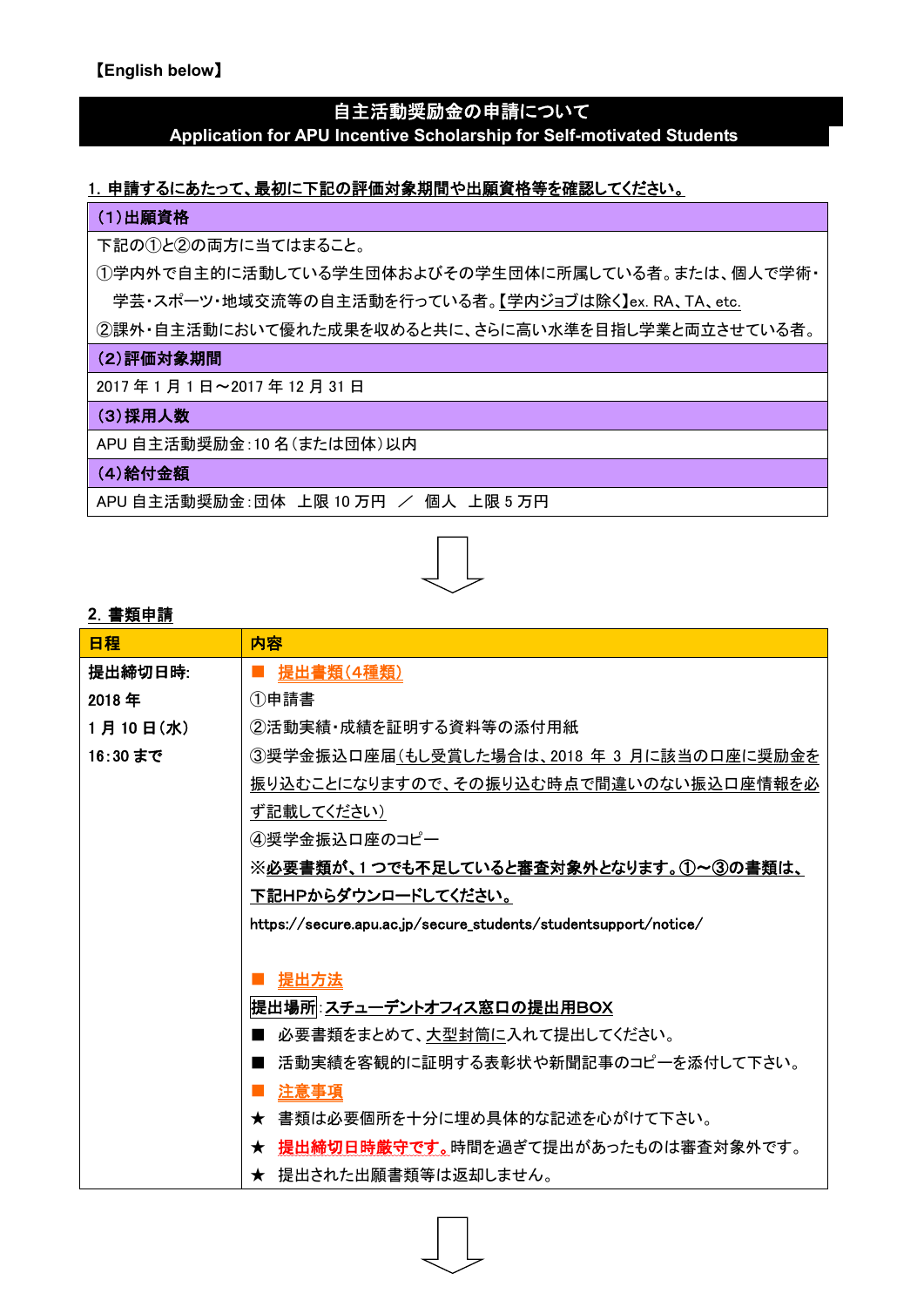# 3.審査(APU 自主活動奨励金)

| 評価の高い団体・個人を採用します。採用人数:10名(または団体)以内 |
|------------------------------------|
|------------------------------------|



#### 4.結果発表

| 2018 年 | 受賞者には、キャンパスターミナルの個人伝言にて連絡します。      |
|--------|------------------------------------|
| 3月下旬   | *虚偽の申請、その他受賞にふさわしくない事項が発覚した場合は、結果発 |
|        | 表後においても受賞を取り消します。                  |



# 5. 採用者への給付

| 2018年 | 受賞者には事前に提出してもらっている奨学金振込口座のコピーに基づき、お金を振 |
|-------|----------------------------------------|
| 3月下旬  | り込みます。                                 |
|       |                                        |



# **6.**表彰式

| 2018 年 | APU 自主活動奨励金を受賞した団体・個人には、表彰式に参加してもらいます。表彰 |
|--------|------------------------------------------|
| │6 月ごろ | 式の時間・場所は、受賞した団体・個人に改めて連絡します。             |
| 予定     |                                          |

Student Office stueca@apu.ac.jp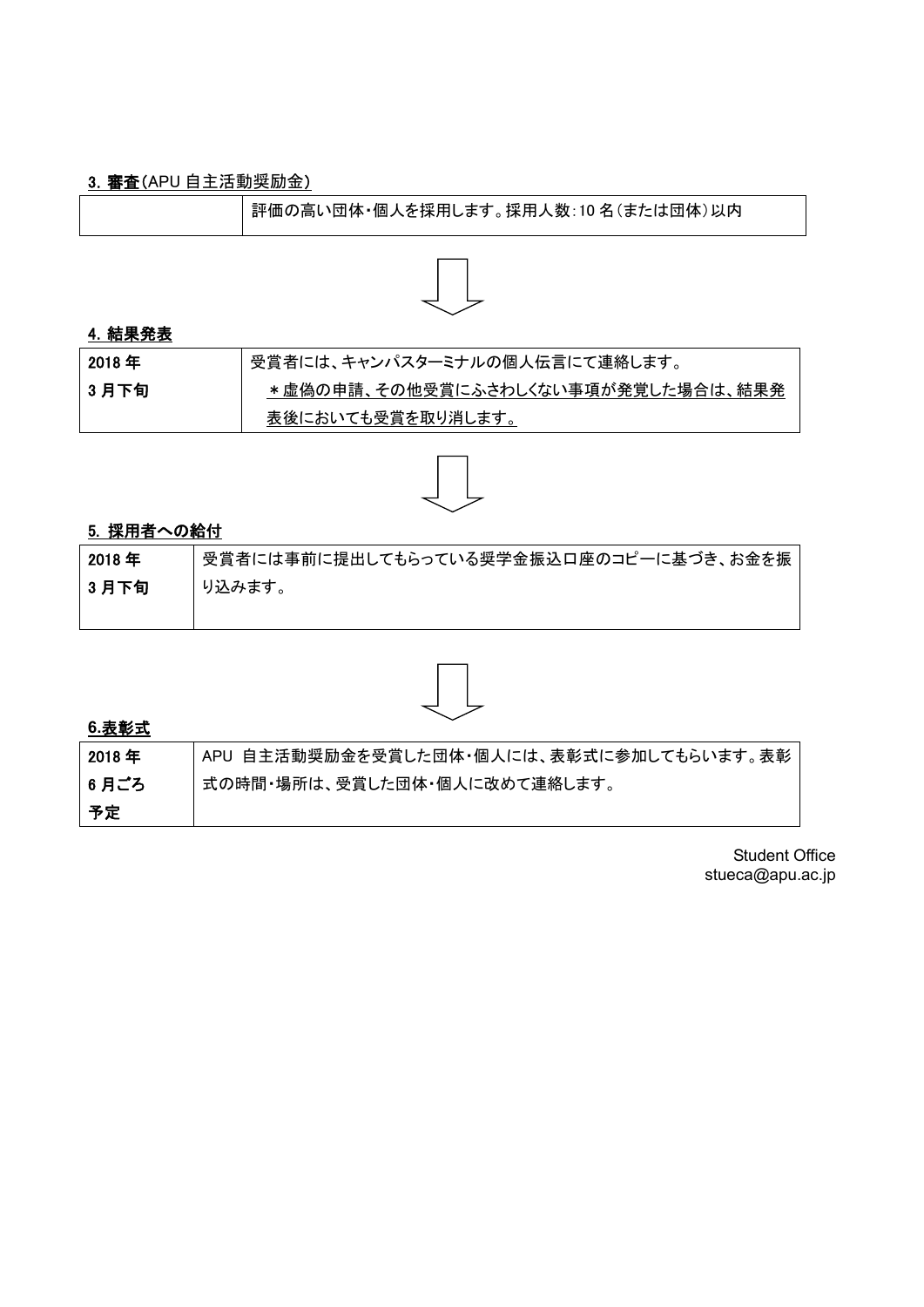# **1. Please make sure to follow the below guidelines:**

| (1) Qualifications                                                                          |  |
|---------------------------------------------------------------------------------------------|--|
| Satisfy each of the following:                                                              |  |
| Student groups and students who are affiliated with a student group that is involved in     |  |
| self-motivated activities on or off-campus. Or individual students involved in academic,    |  |
| sports, cultural or local exchange self-motivated activities. [Exclude On campus Job]ex.    |  |
| RA, TA, etc.                                                                                |  |
| Students who have displayed exceptional performance in their extra-curricular or            |  |
| self-motivated activities and are aiming for greater future achievements and have been able |  |
| to keep a balance between these activities and university study are eligible.               |  |
| (2) Eligible period for evaluations                                                         |  |
| January 1, 2017 ~ December 31, 2017                                                         |  |
| (3) Number of awards                                                                        |  |
| APU Incentive Scholarships for Self-motivated Students : Maximum of 10 (or groups)          |  |
| (4) Value of scholarship                                                                    |  |
| APU Incentive Scholarships for Self-motivated Students:                                     |  |
| For Groups: Up to 100,000 yen                                                               |  |
| For Individuals: Up to 50,000 yen                                                           |  |
|                                                                                             |  |
| 2. Application for documents                                                                |  |

#### **2**.**Application for documents**

| <b>Data</b>                                                             | <b>Contents</b>                                                                                                                                                                                                                                                                                                                                                                                                                                                                                                                          |
|-------------------------------------------------------------------------|------------------------------------------------------------------------------------------------------------------------------------------------------------------------------------------------------------------------------------------------------------------------------------------------------------------------------------------------------------------------------------------------------------------------------------------------------------------------------------------------------------------------------------------|
| <b>Submission</b><br>deadline:<br>2018<br>January 10th<br>(Wed), 4:30pm | <b>Required Documents (4 types)</b><br>1 Application form.<br>2 Attached proof of activities and results.<br>3 Account for Scholarship Funds (Please be sure to write down the<br>correct account information as of March of 2018, since the scholarship<br>will be transferred to your account during those months.)<br>4. A copy of the page from your bank passbook showing your name and<br>account number.                                                                                                                          |
|                                                                         | *Please note that your documents will not be evaluated if incomplete.<br>Download Applications $\mathcal{D} \sim \mathcal{3}$ from:<br>https://secure.en.apu.ac.jp/secure_students/studentsupport/notice/?<br><b>How to submit</b><br>Submit applications at the Student Office submission box.<br>$\star$ Please put together the required documents and submit it in a big<br>envelope.                                                                                                                                                |
|                                                                         | $\star$ Please attach any documents that provide objective proof of your<br>achievements – copies of award certificates, newspaper articles, etc. If<br>you do not have any materials to attach, you do not need to submit the<br>attachment form.<br><b>Notes</b><br>$\star$ When preparing your application documents you should be sure to<br>provide all the necessary information clearly and in as much detail as<br>possible.<br>$\star$ Late applications will NOT be accepted.<br>$\star$ These documents will not be returned. |